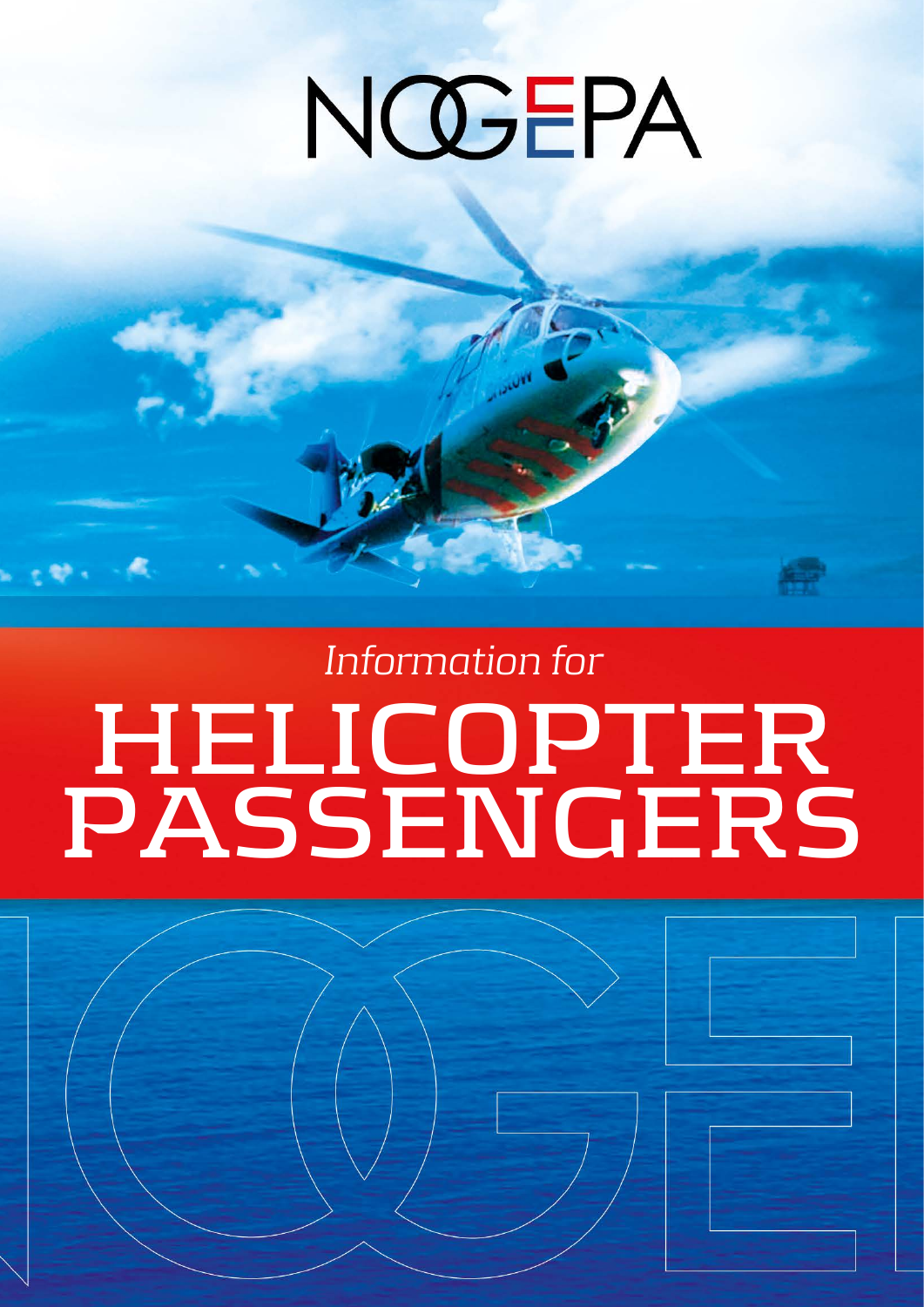

### *STEP 1*

# **BEFORE THE FLIGHT**

**If you wish to travel offshore, as a minimum you must have the following in your possession:**

- A valid international travel document. This should still be valid at least one month after returning to Den Helder Airport.
- Medical Fitness Certificate for offshore work (original, copy or entry in Personal Safety Logbook).
- Basic Offshore Safety Training and CA-EBS Training certificates in accordance with NOGEPA Industry Standard 001 Training for the Oil and Gas Industry (original, copy or entry in Personal Safety Logbook).

#### **You cannot travel offshore if you:**

- Have a disease or disability that does not allow you to work safely.
- Are under the influence of alcohol, drugs, other narcotics or agents that reduce reaction times.

### **It is strictly forbidden to take the following with you:**

- Alcohol
- Drugs
- Weapons of any kind
- E-cigarettes

### **Baggage restrictions**

Each passenger is allowed a total maximum of 15 kg of baggage.

- This weight limit also includes any laptop and the weight of the bags themselves.
- Excess baggage will not be accepted.
- Your baggage should be suitably packed. Because of limited space, baggage bags are preferred. The transport of items in plastic bags or cardboard boxes is not allowed. Electronic devices should be switched off.
- The transport of dangerous goods such as flammable liquids, explosives or blasting

caps, magnetic materials, pressurised gases, radioactive, corrosive or toxic materials in baggage is not allowed.

• A laptop should be carried in a separate strong padded case (strong plastic or aluminium housing with foam to protect the laptop) and should be switched off. This baggage must be labelled with a "FRAGILE" label. At the Check-in Desk a notification to passengers is available detailing the safe transport of laptop computers.

#### **Accompanied freight**

If, due to the nature of your work offshore, you need to take more goods than is possible within the 15kg limit, these goods are regarded as accompanied freight. For accompanied freight, the NOGEPA Standard for Air Freight applies.

**Note 1: Different Oil and Gas Operators may have different requirements. Always follow the instructions in the specific Operator Safety Induction.**

**Note 2: The latest passenger information and your flight specifics can be found on the website of Den Helder Airport: www.denhelderairport.nl.**

en Helder Airpor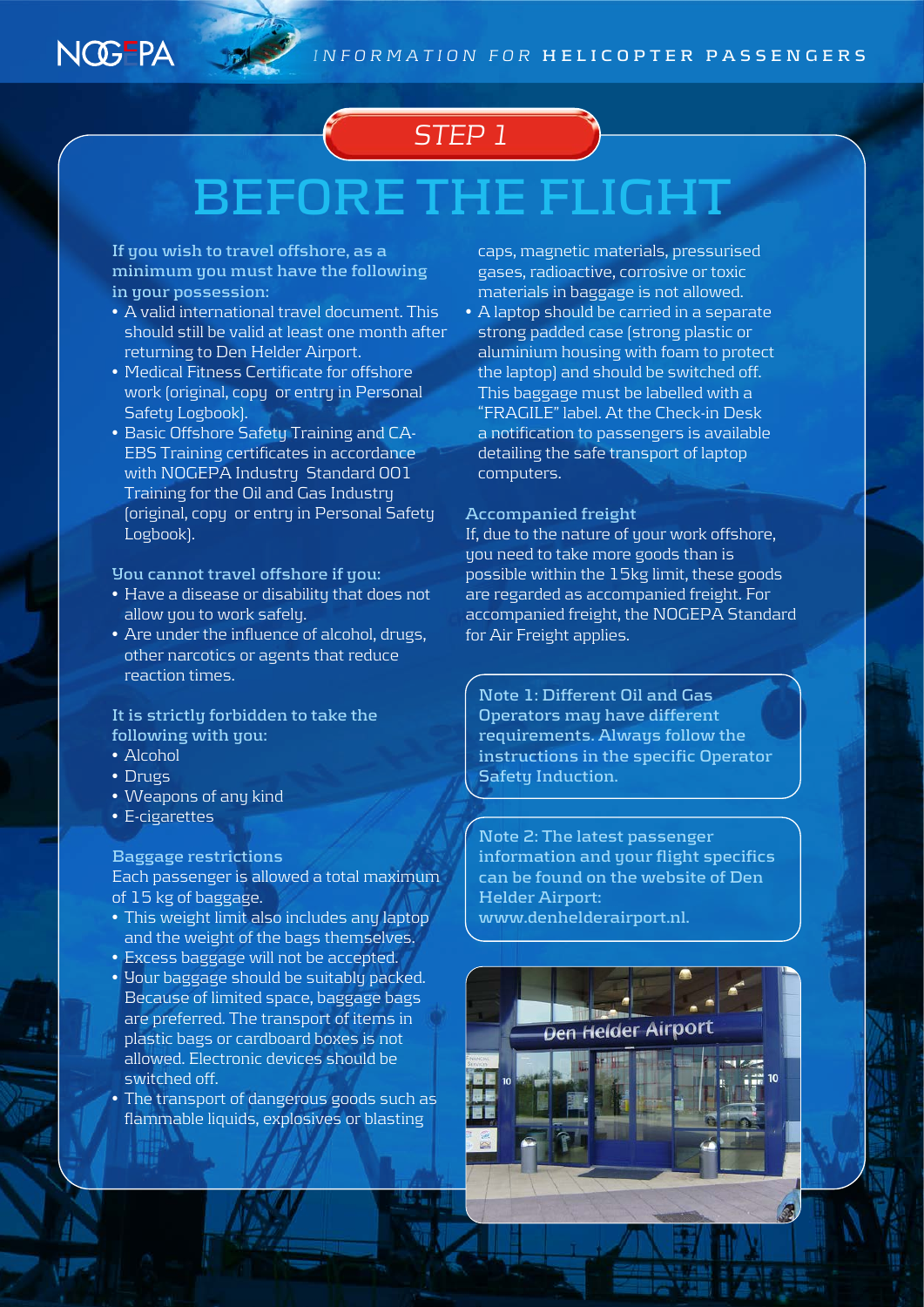

## *STEP 2*

# **AT THE AIRPORT**

**Flights are closed 45 minutes before scheduled departure time. After this time, check-in is no longer possible.**

- Please proceed to the check-in desk after arrival.
- After check-in you will receive a boarding card and baggage labels.
- Attach the labels correctly to your baggage and ensure your baggage is properly closed and undamaged.
- Take your baggage to Airport Security. They will check your baggage and ensure it will be boarded on your helicopter.
- Keep your passport and boarding card with you.
- When your flight is announced, move to the departure hall for the Safety Briefing.
- Turn off your mobile phone, laptop and/or tablet or put the device in 'flight mode'.
- Picking up your survival suit is company dependent. This may occur either directly after check-in, or after watching the Safety Briefing.

#### **Clothing**

Please note the following mandatory dress requirements before you hand in your baggage:

Summer: Two layers of clothing. Winter: Three lauers of clothing. Closed shoes, no boots. The transition between seasons is indicated by the suit supplier and based on the water temperature. Generally, the summer season is from 1 May to 1 October.

- Once in the departure hall you have to put on your survival suit and the life jacket.
- Always follow the instructions of the airport staff. They will guide you to the helicopter.
- Ensure adequate ear protection before entering the apron.
- The wearing of headgear on the apron is not allowed.
- Upon boarding, give the boarding card to the accompanying airport personnel.

Passengers who are travelling offshore for the first time will be given a green upperarmband. They will be instructed not to sit next to an emergency exit.

## *STEP 3*

# **IN-FLIGHT**

- Carefully read the safety instruction card immediately after boarding and follow these instructions.
- Ensure electronic devices are in 'flight mode' or switched off.
- During the start-up, taxiing, take-off and landing reading is also not allowed and you should stow the reading material. Newspapers are not allowed in the cabin.
- Touching or operating the door handles or locks in flight is prohibited.
- Attracting the attention of the crew without a good reason is not allowed.
- Activating the life jacket in the helicopter is strictly prohibited.